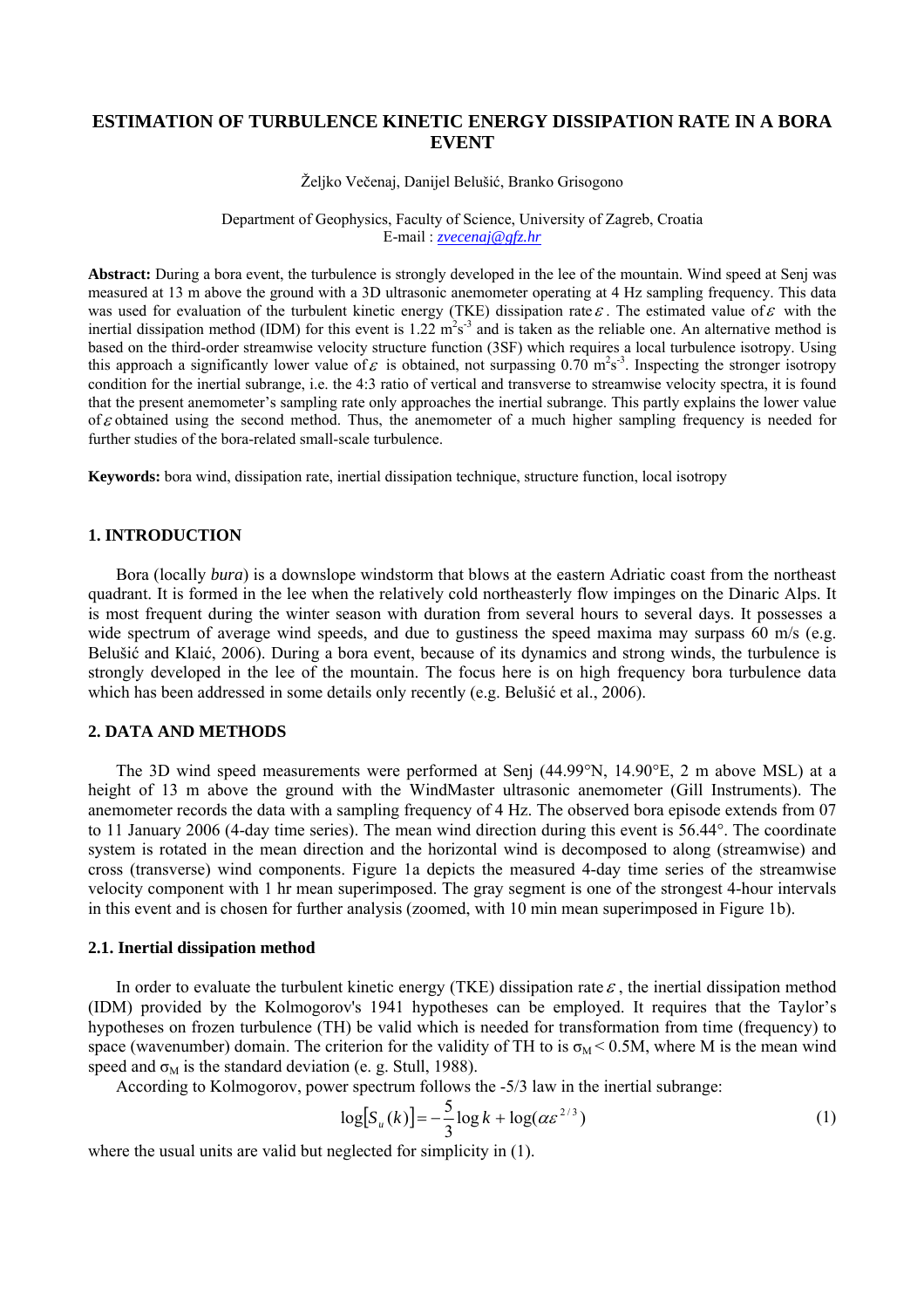

Croatia with its 1 hr mean superimposed. (b) 4-hour interval (gray area in Fig.1a) chosen for the analysis with the 10 min mean superimposed.

Using TH,  $\varepsilon$  can be evaluated from (Champagne et al., 1977):

$$
\varepsilon = \frac{2\pi}{\overline{U}} \left[ \frac{f^{5/3} S_u(f)}{\alpha} \right]^{3/2} \tag{2}
$$

where  $\overline{U}$  is the mean streamwise velocity component,  $S_u(f)$  is the spectrum and  $\alpha$  is the Kolmogorov constant for the velocity component.

 According to Batchelor (1959) and Champagne (1978), a strong statement of local isotropy and the existence of inertial subrange are given by the 4:3 ratios of spectra of transverse  $(v)$  to streamwise  $(u)$  and vertical  $(w)$  to streamwise  $(u)$  component. Figure 2a shows that the ratio of spectra of  $v$  to  $u$  approximately reaches the theoretical value of  $4/3$  for  $f > 0.78$  Hz, while *w* to *u* ratio (Fig.2b) reaches  $4/3$  only at the end of frequency band (which is the Nyquist frequency of 2 Hz). Therefore, it is obvious that the isotropic inertial subrange is not comprised within current frequency limits.



*u* spectra showing the approach to the 4:3 ratio required by isotropy. The data are from Fig.1b.

 However, several authors (e. g., Champagne, 1978; Mestayer, 1982) show that the -5/3 law for the streamwise component spectrum can often be extended outside of the inertial subrange. This information will be applied on the data from Fig.1b.

#### **2.2. Kolmogorov's four-fifths law**

An alternative method for evaluation  $\varepsilon$ , applicable only to the inertial subrange in a strict sense and requiring isotropy, is based on the third-order streamwise velocity structure function (3SF), i.e. the use of the Kolmogorov's four-fifths law (e.g. Piper and Lundquist, 2004) :

$$
3SF = \overline{\Delta u^3} = \overline{\left[u(x+r) - u(x)\right]^3} = -\frac{4}{5}\varepsilon r
$$
\n(3)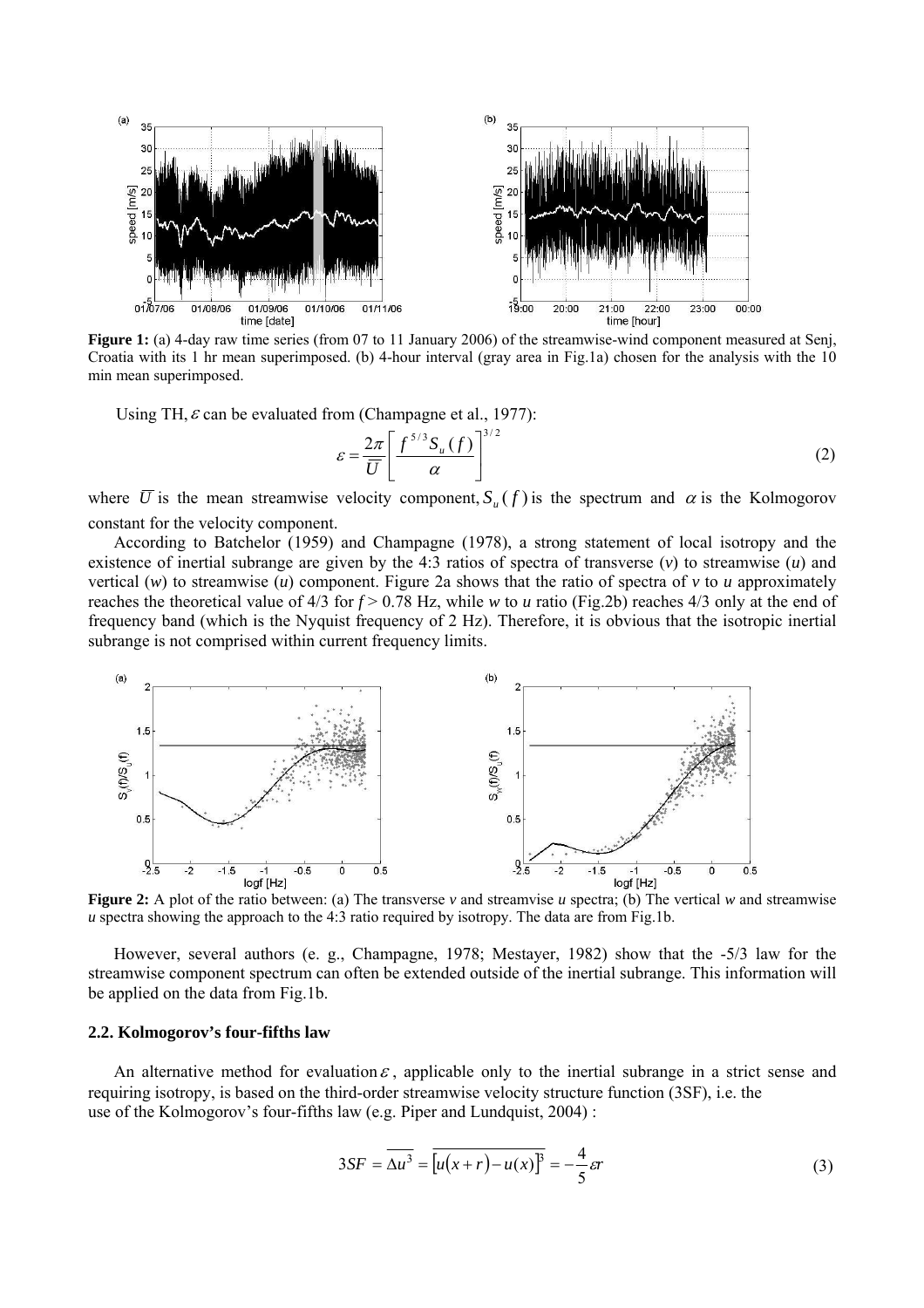where *r* represents the separation distance between the two measurements. The TH is used to convert (3) to the time domain. If  $r = U \tau$ , where  $\tau$  represents the time lag between the two measurements, then (3) can be rearranged to provide:

$$
\varepsilon = \frac{5}{4} \left( \frac{1}{\overline{U}\tau} \right) \overline{\Delta u^3} \tag{4}
$$

The condition on both r or  $\tau$  is that they must lie in the inertial subrange.

#### **3. RESULTS**

The standard deviation of the total wind speed for the chosen 4-hour interval is  $\sigma_M = 0.35M$ , so the application of TH is justified. The Kolmogorov constant  $\alpha$  = 0.53 (Champagne, 1978; Oncley et al., 1996; Piper and Lundquist 2004) is used in (2). The value of  $\varepsilon$  obtained with the IDM for this interval whose  $\overline{U}$  amounts to 15.1 m/s, equals 1.22 m<sup>2</sup>s<sup>-3</sup>. The log-log display of the spectrum is presented in Figure 3 showing the -5/3 behavior outside and nearby the inertial subrange.



**Figure 3:** Log-log representation of the streamwise velocity power spectrum density (black curve) vs. frequency for the 4-hour bora interval studied here (from Fig. 1b). The gray line is the -5/3 slope.

The smallest  $\tau$  allowed in our data for the use in 3SF is 0.25 s. Further analysis assumes  $\tau$  to be in the range of 0.25 to 1.75 s. According to the Kolmogorov's 4/5 law given in (3), the linear dependence of 3SF on  $\tau$  is expected within the inertial subrange. That is exactly what Figure 4a indicates, although the isotropic range is not reached here. Figure 4b shows the behavior of  $\varepsilon$  calculated from (4) with the increasing time lag. The mean value of this estimation equals  $0.70 \text{ m}^2\text{s}^3$  and is taken as the estimation of  $\varepsilon$  with this method.



**Figure 4:** (a) The dependence of third order structure function on time lag  $\tau$ . The line denotes the linear fit. (b) Dependence of the TKE dissipation rate  $\varepsilon$  on time lag  $\tau$ . The data are from Fig.1b.

Both methods presented above are applied to additional five 4-hour intervals with different values of  $\overline{U}$  extending from approximately 9 to 14 m/s. The goal was to gain insight into the dependence of  $\varepsilon$  on  $\overline{U}$ . Figure 5 shows preliminary results of this analysis.